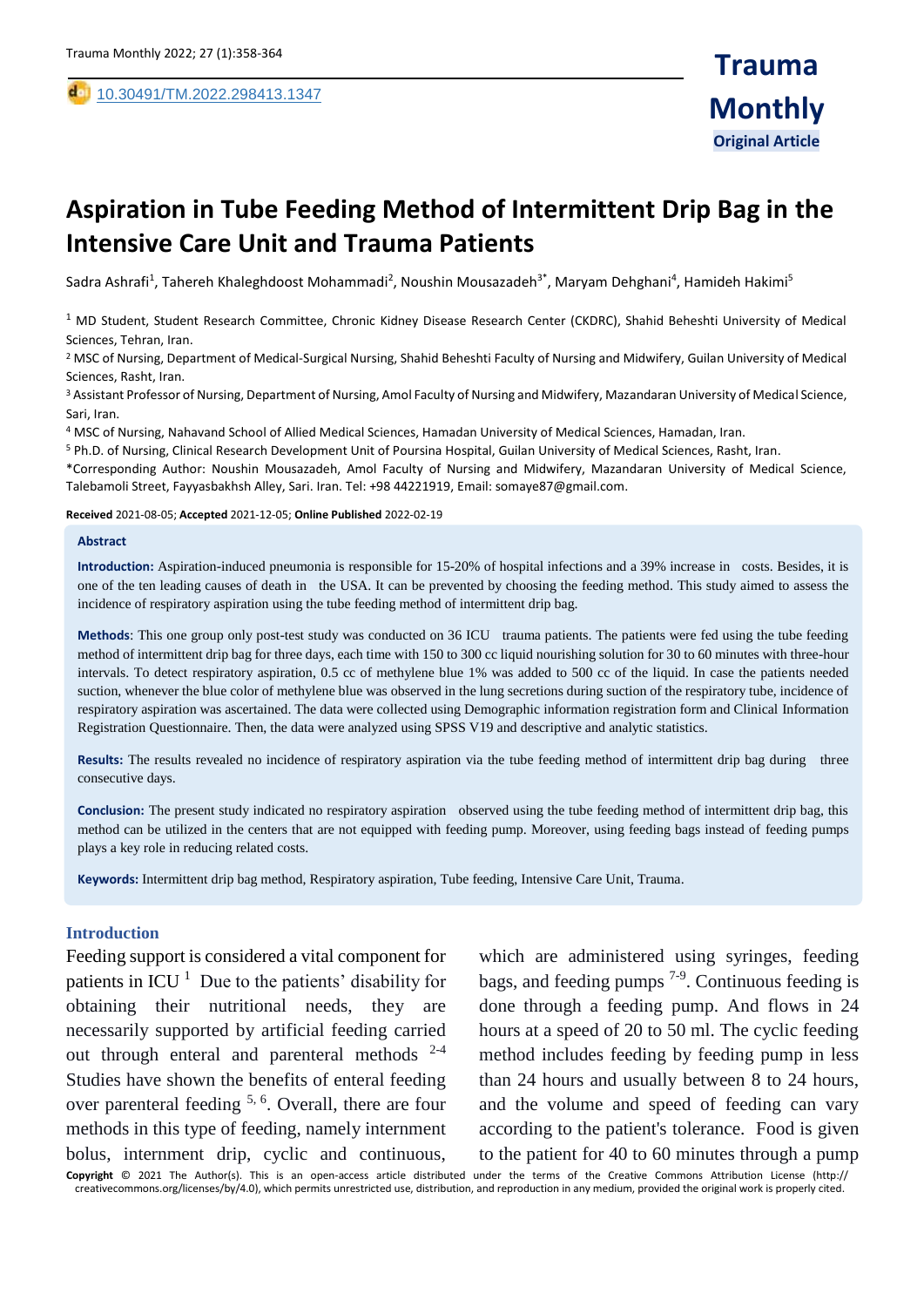or feeding bag under gravity in the intermittent feeding method. Alternative feeding with gravity is usually better tolerated during gastric feeding. In this feeding method, 240 to 720 cc of nutrients are given to the patient 4 to 6 times a day. Feeding is done for 4 to 10 minutes through a syringe with a volume of  $240$  cc in the bolus method  $8$ . Tube feeding may also have disadvantages, such as pneumonia  $6, 9$  $6, 9$  that can be partially controlled by selecting the best feeding method  $10, 11$  $10, 11$ . Studies have shown that the risk of pneumonia was four times higher in the patients with aspiration  $12, 13$  $12, 13$ . Statistics also indicated that the incidence rate of aspiration-induced pneumonia was 7-62% in the patients fed by tube. Overall, the feeding method is considered a critical risk factor for pulmonary aspiration  $14-16$ . Although many studies have been conducted on feeding methods, there is still no consensus on the safest feeding method in critically ill patients  $16, 17$  $16, 17$ .

Feeding is commonly performed using syringes in many ICU cases. Syringe feeding is done in most cases at an inappropriate rate and pressure, which results in severe consequences, such as respiratory aspiration  $18, 19$  $18, 19$ . On the other hand, in the drip feeding method using feeding bags, the rate and pressure of feeding solution are lower, and probably its consequences are less severe <sup>[18,](#page-6-3) [20](#page-6-5)</sup>.

Given the diversity of studies and the results, the question of which diet method is preferable for ICU patients is still unanswered. There is evidence of choosing the best feeding method that leads to fewer complications. It shows that researchers have not yet reached a theoretical consensus on this issue. This issue has become a controversial issue. Gastrointestinal nutrition has been used in patients in intensive care units for many years, and its policy, although periodically changing and updated, and although the body of evidence is growing, is controversial and uncertain. It's about choosing the best method. Despite the widespread use of intermittent and continuous tube feeding methods, it is still ambiguous to reasonable these methods. However, very little data is currently

Objective: the present study aimed to determine the respiratory aspiration incidence rate in the intermittent drip feeding method using feeding bags.

# **Methods**

The current study is a one group-onlyposttest study to determine the respiratory aspiration incidence rate in intermittent drip feeding method using feeding bags among the patients admitted to ICU, and trauma. This study was conducted on 36 patients admitted to general ICU, neurology ICU and Trauma wards of educational hospitals of Guilan, Iran, for 4 months. Before initiation of the study, approvals from the Ethics Committee of Guilan University of Medical Sciences (Ethics code: 10229) and Iranian Registry of Clinical Trials (Clinical trial number: IRCT201009214787N1) were secured. The patients who met the criteria were enrolled in the study after obtaining consent from their legal guardians.

Based on the study by Hasanzadeh and considering power=90%,  $p=0.02$ , and  $d=0.05$ , a 32-subject sample size was determined for the study  $11$ . Yet, considering the loss rate of 15%, the sample size was increased to 36 subjects. The inclusion criteria were as follows: hospitalization in ICUs and trauma ward, not having the a history of allergy to methylene blue, not suffering from renal problems, lack of deficiency in G6PD enzyme  $21$ , being 15-65 years old, Glasgow Comma Scale (GCS)  $\leq 9^{22}$  $\leq 9^{22}$  $\leq 9^{22}$ , having respiratory tubes (endotracheal tube and tracheostomy), having a connection to ventilators [23](#page-6-8) , Synchronized Intermittent Mandatory Ventilation (SIMV) ventilation mode, using the Positive End Expiratory Pressure (PEEP) of 3 to 7 and Pressure Support (PS) of 10 to 15 and nasogastric feeding. Likewise, all patients had to be in the same condition receiving sedative drugs. Even so, the patients were excluded from the study in case of discharge, transfer, change of feeding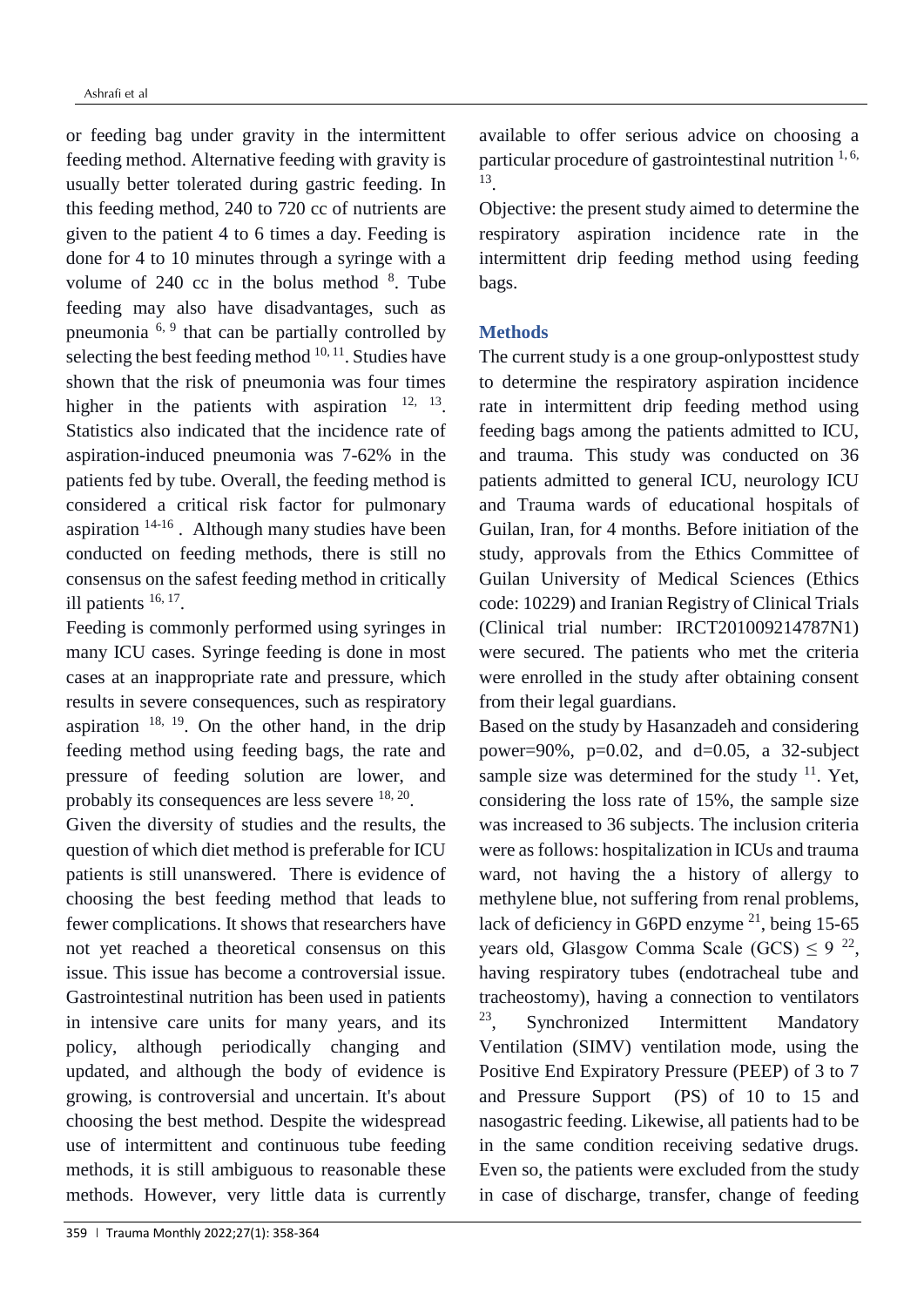mode, severe digestive effects, and any record of sensitivity to methylene blue.

Demographic information registration form and Clinical Information Registration Questionnaire were used for data collection. This questionnaire was extracted from the instrument developed by Hassanzadeh  $(2002)$ <sup>[11](#page-5-8)</sup>. To determine the content validity of the questionnaire, it was given to four anesthesiologists of Guilan University of Medical Sciences and 11 faculty members of Shahid Beheshti School of Nursing and Midwifery, Rasht city, Iran. Then, their comments and suggestions were collected and the necessary revisions were applied. The reliability of the questionnaire was calculated using the kappa agreement coefficient and was equal to 89%. The data gathering form consisted of two parts. The first one included the patients' demographic information that was filled out by the researcher. This part also involved feeding information. The second section contained information related to the feeding method of the research units during the three Consecutive days.

The sampling process started at 9:00 A.M. each day and ended at 9:00 A.M. the third day. The volume of liquid nourishing materials was determined according to the doctor's order. Once the samples were selected, and the gavage process was initiated for the patients seven times a day with 3-hour intervals (each takes 30 to 60 minutes) through the entire study period. It must be noted that the 3:00 A.M. gavage was not performed since the patients were fasting because of the morning tests. Through the gavage operation, 150 to 300 cc of the liquid feeding material was fed via gavage through a feeding bag attached to the serum facility at the minimum height of 12 inches above the patients' stomach using the gravity force. All the feeding bags were changed after 24 hours. Before performing each feeding process, the gastric residual volume was examined, and in case it exceeded 100 cc, the feeding process was interrupted, and the patient was removed from the study. On top of that, the cuff pressure of the respiratory tube was measured and adjusted at 25

mmHg. The patients were in a 30° head-bed position and one hour after application gavage.

To detect respiratory aspiration, 0.5 cc of methylene blue %1 solved in 500 cc of the feeding material was added by the researcher to all the solutions prepared by the hospital kitchen. In case the patients needed suction, whenever the blue color of methylene blue was observed in the lung secretion during suction of the respiratory tube by the researcher's assistant, the incidence of respiratory aspiration was determined.

This study was approved by the Ethics Committee of Guilan University of Medical Sciences, Guilan, Iran (code: 10229). After receiving a recommendation letter from the authorities of the university and faculty, the researchers entered the research environment and explained the objectives and importance of the study to the related authorities, patients, and their legal custodians, and reassured them about the confidentiality of their information, and afterward obtained their written informed consent for their participation. The subject participants were ensured that can leave the research study anytime, and their privacy was respected and protected during the entire process.

The collected data were entered into a computer, encoded, and analyzed by descriptive and inferential statistics using the SPSS statistical software (v. 19). To study the normal distribution of the data, the Kolmogorov-Smirnov test was applied. Additionally, the chi-square test was used to assess the relationship between respiratory aspiration and age, gender, level of consciousness, airway type, airway size, diagnosis, and nasogastric tube size. What is more, the variations of gavage duration and the gastric residual volume in different trials were evaluated using repeated-measures ANOVA. After determining the significance of the results of Mochly test, the results of Greenhouse-Geisser, Huynh-Feldt, and lower bound were reported. As no significant difference was found among the results of these three tests, the Greenhouse-Geisser test was the dominant method utilized by the early works  $24$  wherein the present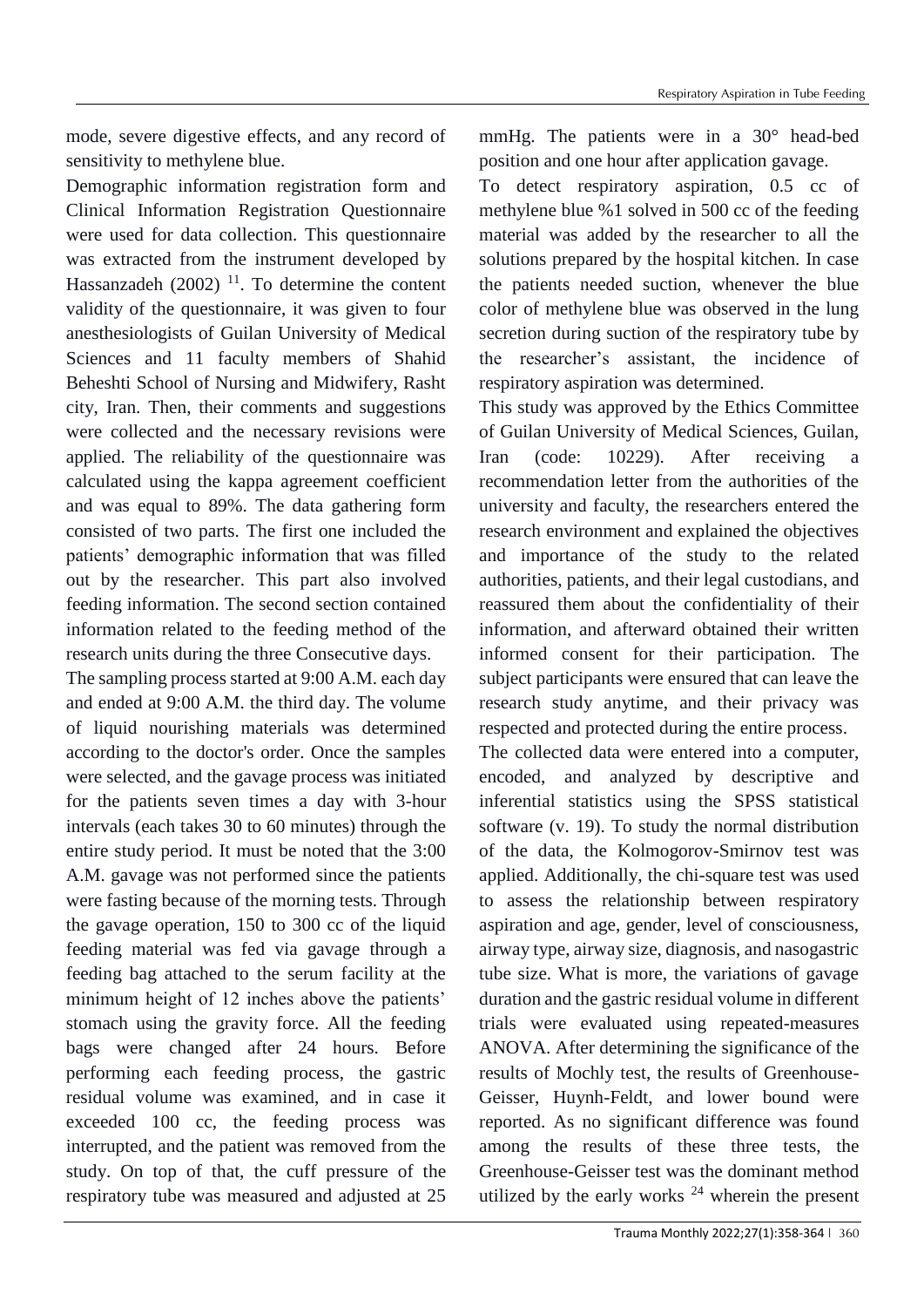study researchers also based the reports of their results.

# **Results**

The mean age of the study participants was 45 years. Also, most of the participants were female, and the most common endotracheal tube size was 7.5. Not to mention, the length of the nasogastric tube was 16 in the majority of the participants. Nonetheless, none of the participants had size 14 nasogastric tubes. Further, half of the study subjects were diagnosed with intracranial hemorrhage and some with other disorders. Additionally, the participants' mean consciousness level was 5±1.72, the mean PEEP and PS values of the ventilator system were  $3.4 \pm 1.73$  and  $10 \pm 1.54$ , respectively (Table 1).

The mean feeding times in the first, second, and third 24 hours were 46.21±3.21, 46.05±2.88, and 46.78±2.77 minutes, respectively (Fig. 1). Also, the participants' means of gastric residual volume in the first, second, and third 24 hours were 6.94±4.22, 7.02±3.67, and 6,66±3.69 cc, respectively (Fig. 2).





**7 7.1**

**Gastro Residual Volum (cc)**



Figure 2: The mean gastric residual volume of the research participants during the three successive days

**Table 1:** Demographic and clinical characteristics

| <b>Diagnosis</b>                       | $N(\%)$          |
|----------------------------------------|------------------|
| Intracranial hemorrhage                | 18(50)           |
| Cerebrovascular attack                 | 6(16.66)         |
| Brain tumor                            | 3(8.21)          |
| Abdominal pain                         | 2(5.62)          |
| Multiple trauma                        | 2(5.62)          |
| Peritonitis                            | 5(13.85)         |
| <b>Sex</b>                             |                  |
| Female                                 | 19(52.79)        |
| Male                                   | 17(47.21)        |
| <b>NGT</b>                             |                  |
| 18FR                                   | 5(13.89)         |
| 16FR                                   | 31(86.11)        |
| 14FR                                   | 0(0)             |
| Artificial airway                      |                  |
| Endotracheal tube                      | 30(83.29)        |
| Tracheostomy                           | 6(16.71)         |
| Size of artificial airway              |                  |
| 7                                      | 7(19.46)         |
| 7.5                                    | 18(50)           |
| 8                                      | 11(30.54)        |
| Age(year)                              | $45(13.97)^a$    |
| <b>GCS</b>                             | $5(1.72)^a$      |
| <b>PS</b>                              | $10(1.54)^a$     |
| <b>PEEP</b>                            | $3.4(1.73)^a$    |
| <b>Feeding Times(minute)</b>           |                  |
| First 24 hours                         | $46.21 \pm 3.21$ |
| Second 24 hours                        | $46.05 \pm 2.88$ |
| Third 24 hours                         | $46.78 \pm 2.77$ |
|                                        |                  |
| <sup>a</sup> Mean (SD)                 |                  |
| GCS, Glasgow comma scale; PS, pressure |                  |
| support, PEEP, positive end expiratory |                  |
| pressure                               |                  |
|                                        |                  |
|                                        |                  |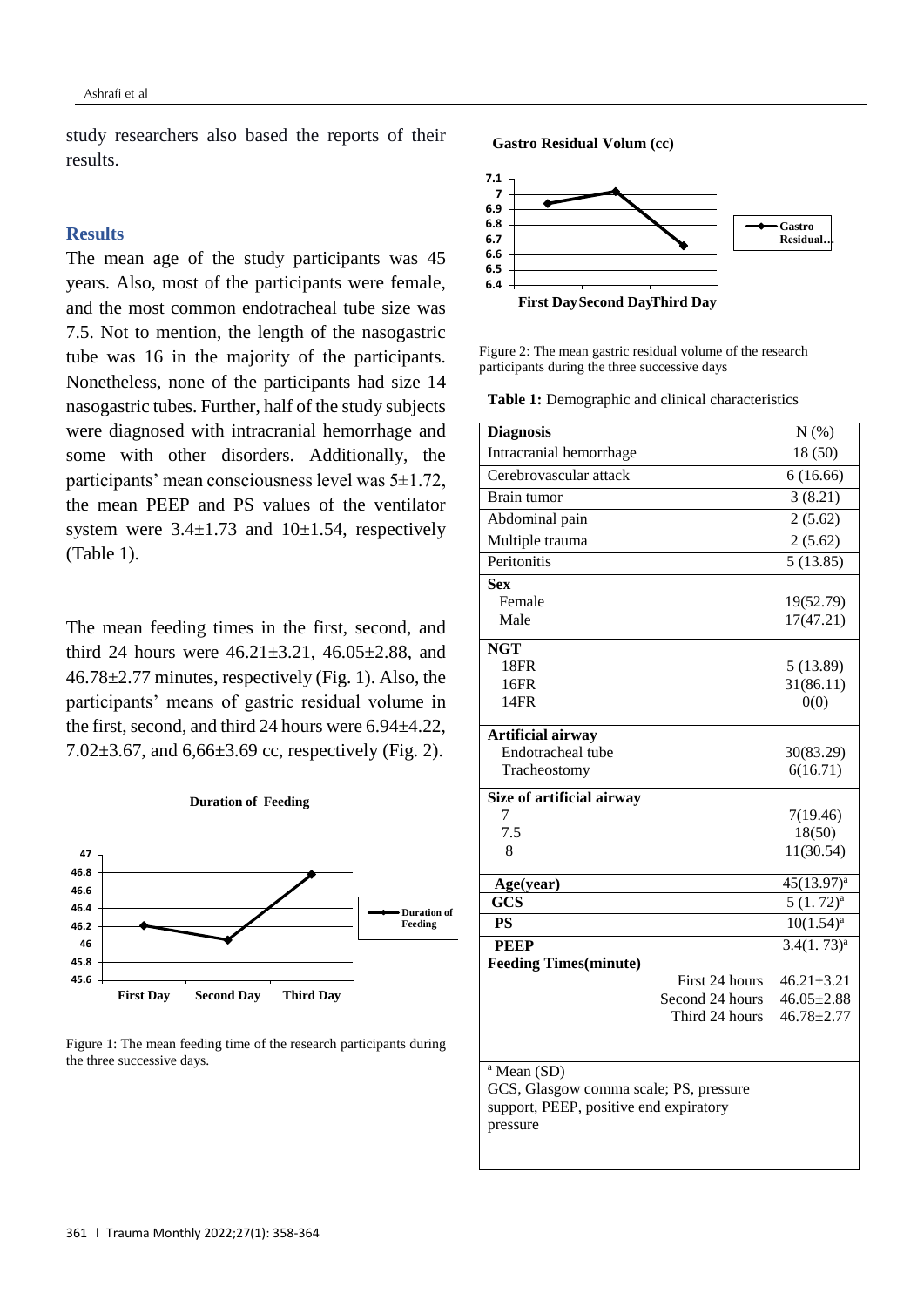Considering methylene blue records in the patients' airway secretions, no incidence of respiratory aspiration was observed among the patients in the first, second, and third 24 hours.

Repeated-measures ANOVA was used to survey the participants' means of feeding time and gastric residual volume at different time points. Regard to the significance of the Mochly test results (p=0.001), the Greenhouse-Geisser correction test was applied to the research data, revealing no significant difference among the patients' means of feeding time  $(p=0.83)$  and gastric residual volume (p=0.95) at various trials. Results showed that the incidence of respiratory aspiration in subjects in three consecutive days was zero. Likewise, the results of the chi-square test indicated no significant relationship between the risk of respiratory aspiration with age, gender, level of consciousness, airway type, airway size, nasogastric tube size, and diagnosis.

# **Discussion**

The present study indicated that none of the research participants experienced respiratory aspiration during the three consecutive days. Early studies showed that the incidence of respiratory aspiration was higher in the tube feeding method of intermittent bolus (86.5%) compared to intermittent drip (13.5%)due to the fact that feeding speed can increase bloating and distension of the stomach, which cause to increasing the incidence of respiratory aspiration (12, 24). On the other hand, some other studies have demonstrated no difference between bolus and continuous tube feeding methods regarding the incidence of respiratory aspiration  $1, 13, 18$  $1, 13, 18$  $1, 13, 18$  that is probably because of meticulous techniques, careful monitoring, strict patient matching, and conservative amounts of diet employed in both situations  $6, 17$  $6, 17$ .

Despite that, the results of some studies were different from those of the present study. For instance, MacC Lave et al. (2005) on trauma patients hospitalized in ICUs showed that tolerance of the nutrient materials was higher in the patients receiving bolus method using a syringe in comparison to those undergoing the continuous process <sup>[25](#page-6-10)</sup>. In that study, the patients were fed with percutaneous endoscopic gastrostomy (PEG), gastric, and nasogastric tubes, and two groups were not matched in this respect. Thus, better food tolerance in the intermittent bolus group might be attributed to the position of the patients fed through PEG tubes in this group because this method reduces the incidence of aspiration in patients <sup>[26](#page-6-11)</sup>.

Notwithstanding, Bowling et al. (2008) conducted a study on the effect of continuous and bolus feeding methods on gastroesophageal reflux and gastric emptying in healthy volunteers and indicated no significant difference between these two methods for duration of gastric emptying and pulmonary aspiration  $27$ . The lack of difference between bolus and continuous feeding methods regarding gastro-esophageal reflux indicated that both methods were equally safe for the risk of aspiration [6,](#page-5-3) [17,](#page-6-2) [18,](#page-6-3) [27](#page-6-12) .

# **Conclusion**

Due to the lack of respiratory aspiration in the intermittent drip feeding method, this method can be used as a standard feeding method in intensive care and trauma wards and reduces the risk of aspiration. However, due to the different results in this field, more research is needed to determine the safest method of nutrition, and comparing it with other methods is suggested.

# **Limitation**

This study had some limitations. The first limitation was its small sample size, so more comprehensive works are recommended to be conducted on larger sample sizes in several other locations. The second limitation was related to the diagnose of pulmonary aspiration. Still, the pepsin method has been suggested to the diagnosis of respiratory aspiration due to its high sensitivity. though it was not done in this research because of the lack of the necessary equipment. The absence of a control group was also another concern about this work.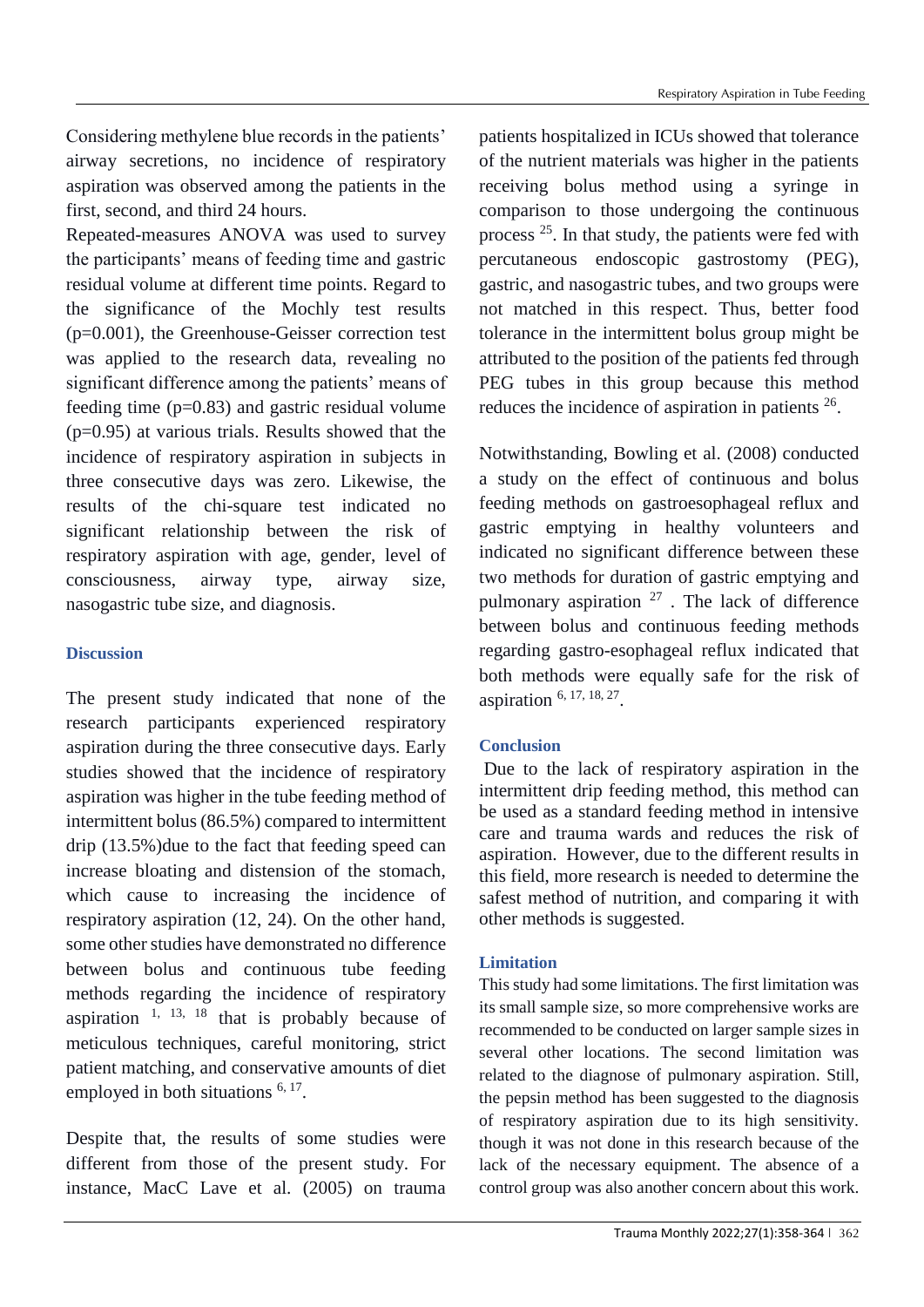Consequently, another study is recommended to be conducted on two groups for a closer look.

## **Implications for Practice**

This method can be applied in health centers that are not equipped with feeding pumps. Using feeding bags instead of feeding pumps also results in a considerable decrease in expenditures.

## **Acknowledgments**

The authors would like to thank Guilan University of Medical Sciences for their financial support, also the healthcare providers of the trauma, general intensive care, and neurology intensive care units for their assistance. The authors will appreciate the patients and their companions who assisted in this study.

## **Conflict of Interest Disclosures**

None declared.

### **Funding Sources**

This study was financially supported by Guilan University of Medical Sciences, Guilan, Iran. (Grant Number: 10229).

## **Authors' Contributions**

Noushin Mousazadeh, Tahereh Khaleghdoost Mohammadi, designed the study and analyzed the data. Hamideh Hakimi and Maryam Dehghani gathered and interpreted the data. Sadra Ashrafi, and Maryam Dehghani wrote the whole manuscript and Sadra Ashrafi also revised it carefully. All autthors confirmed the final edited version of the manuscript.

#### **Ethical Statement**

The current study was approved by Guilan University of Medical Sciences and registered in the Iranian Registry of Clinical Trials No. IRCT201009214787N1. Although patients' participation in the research was voluntary, and they informed written consent was obtained from them.

#### **References**

<span id="page-5-0"></span>1. Ichimaru S, Amagai T. Intermittent and bolus methods of feeding in critical care. Diet Nutr Crit Care. 2015;2:533-48.

<span id="page-5-1"></span>2. Jabbar A, McClave SA. Pre-pyloric versus postpyloric feeding. Clinical nutrition. 2005;24(5):719-26.

3. Potter PA, Perry AG, Kerr JC, Wood MJ. Canadian fundamentals of nursing: Mosby/Elsevier Canada; 2009.

4. Wilson S, Madisi NY, Bassily-Marcus A, Manasia A, Oropello J, Kohli-Seth R. Enteral nutrition administration in a surgical intensive care unit: achieving goals with better strategies. World Journal of Critical Care Medicine. 2016;5(3):180.

<span id="page-5-2"></span>5. Scurlock C, Mechanick JI. Early nutrition support in the intensive care unit: a US perspective. Current Opinion in Clinical Nutrition & Metabolic Care. 2008;11(2):152-5.

<span id="page-5-3"></span>6. Sheng L, Yin L, Peng D, Zhao L. From best evidence to best practice: enteral nutrition from continuous nasal feeding in stroke patients. International Journal of General Medicine. 2020;13:927.

<span id="page-5-4"></span>7. Allaire J, Thompson WO, Cash BD, Galt DJ. A quality improvement project comparing two regimens of medication for colonoscopy preparation. Gastroenterology Nursing. 2004;27(1):3-8.

<span id="page-5-5"></span>8. Ichimaru S. Methods of enteral nutrition administration in critically ill patients: continuous, cyclic, intermittent, and bolus feeding. Nutrition in Clinical Practice. 2018;33(6):790-5.

<span id="page-5-6"></span>9. Metheny NA. Preventing respiratory complications of tube feedings: evidence-based practice. American Journal of Critical Care. 2006;15(4):360-9.

<span id="page-5-7"></span>10. Fang Y, Ma Y, He H, Chen T, Zhu J. Preventive Strategies for Feeding Intolerance in Patients with Severe Traumatic Brain Injury in China: An Online Cross-Sectional Survey. 2021.

<span id="page-5-8"></span>11. Hasanzadeh H, Alikhani M, Seidoshohadaei M, Hosseini F. Comparative study of two methods of tube feeding in neurosurgical patients. Iran journal of nursing. 2002;15(32):88-92.

<span id="page-5-9"></span>12. Metheny NA, Clouse RE, Chang Y-H, Stewart BJ, Oliver DA, Kollef MH. Tracheobronchial aspiration of gastric contents in critically ill tube-fed patients: frequency, outcomes, and risk factors. Critical care medicine. 2006;34(4):1007.

<span id="page-5-10"></span>13. Mosazadeh S, Khaleghdost T, Hasavari F, Lili EK, Dehnad A. Comparing the incidence of respiratory aspiration between two tube feeding methods of intermittent bolus and intermittent drip bag. Iranian Journal of Critical Care Nursing. 2012;5(1):11-6.